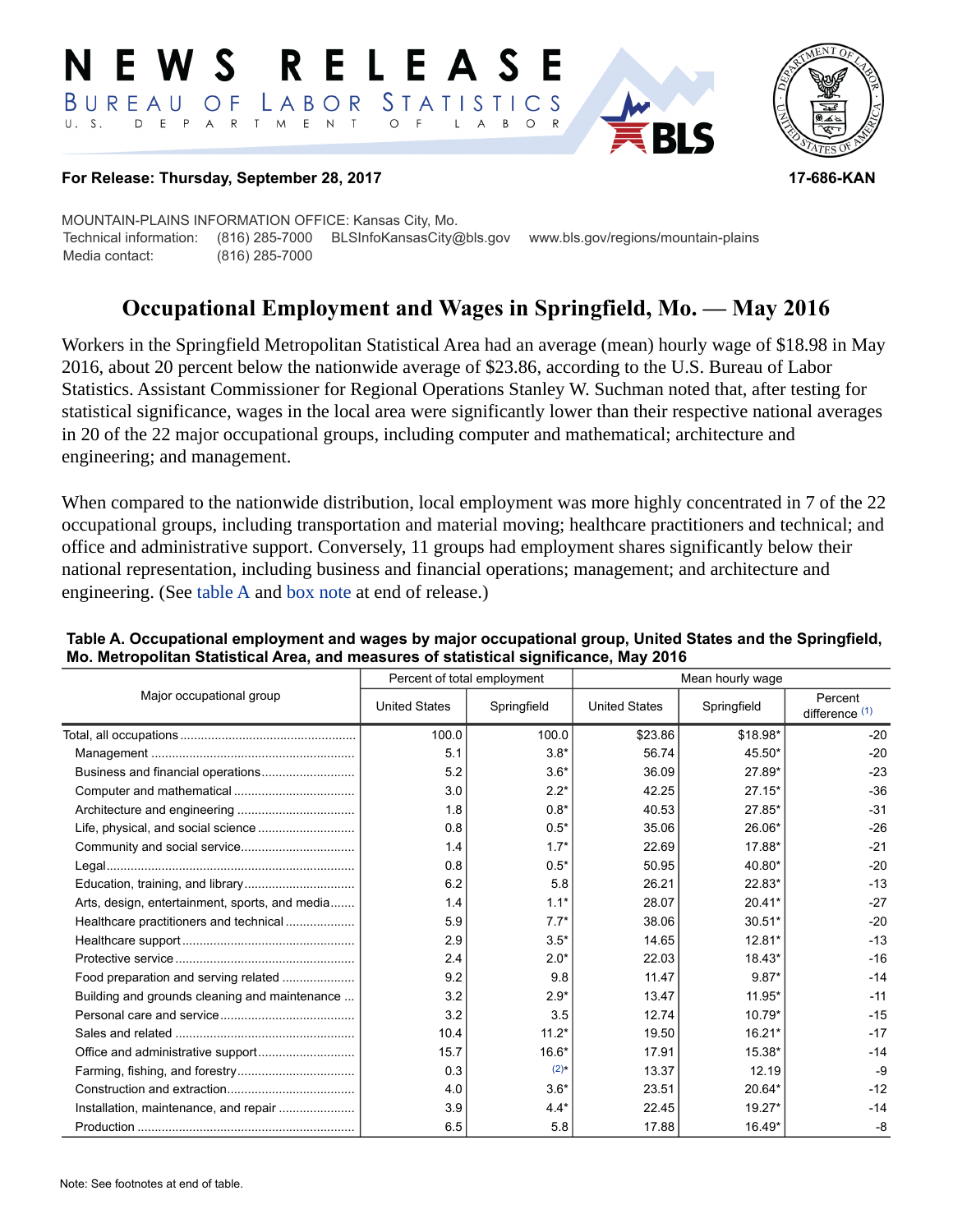#### **Table A. Occupational employment and wages by major occupational group, United States and the Springfield, Mo. Metropolitan Statistical Area, and measures of statistical significance, May 2016 - Continued**

| Major occupational group | Percent of total employment |             | Mean hourly wage     |             |                           |
|--------------------------|-----------------------------|-------------|----------------------|-------------|---------------------------|
|                          | <b>United States</b>        | Springfield | <b>United States</b> | Springfield | Percent<br>difference (1) |
|                          | 6.9                         | $8.9^*$     | 17.34                | 16.32       | -6                        |

Footnotes:

<span id="page-1-1"></span>(1) A positive percent difference measures how much the mean wage in the Springfield, Mo. Metropolitan Statistical Area is above the national mean wage, while a negative difference reflects a lower wage.

<span id="page-1-2"></span>(2) Indicates a value of less than 0.05 percent

\* The percent share of employment or mean hourly wage for this area is significantly different from the national average of all areas at the 90-percent confidence level.

One occupational group—healthcare practitioners and technical—was chosen to illustrate the diversity of data available for any of the 22 major occupational categories. Springfield had 15,420 jobs in healthcare practitioners and technical occupations, accounting for 7.7 percent of local area employment, significantly higher than the 5.9-percent share nationally. The average hourly wage for this occupational group locally was \$30.51, significantly below the national wage of \$38.06.

Some of the larger detailed occupations within the healthcare practitioners and technical group included registered nurses (5,800), licensed practical and licensed vocational nurses (1,210), and pharmacy technicians (950). Among the higher paying jobs were family and general practitioners and pharmacists, general, with mean hourly wages of \$111.45 and \$61.96, respectively. At the lower end of the wage scale were pharmacy technicians (\$12.55) and emergency medical technicians and paramedics (\$13.85). (Detailed occupational data for healthcare practitioners and technical are presented in table 1; for a complete listing of detailed occupations available go to [www.bls.gov/oes/2016/may/oes\\_44180.htm](https://www.bls.gov/oes/2016/may/oes_44180.htm) .)

Location quotients allow us to explore the occupational make-up of a metropolitan area by comparing the composition of jobs in an area relative to the national average. (See table 1.) For example, a location quotient of 2.0 indicates that an occupation accounts for twice the share of employment in the area than it does nationally. In the Springfield, Mo. Metropolitan Statistical Area, above-average concentrations of employment were found in several of the occupations within the healthcare practitioners and technical group. For instance, respiratory therapists were employed at 2.1 times the national rate in Springfield, and medical and clinical laboratory technicians, at 2.0 times the U.S. average. On the other hand, dental hygienists had a location quotient of 1.0 in Springfield, indicating that this particular occupation's local and national employment shares were similar.

These statistics are from the Occupational Employment Statistics (OES) survey, a federal-state cooperative program between BLS and State Workforce Agencies, in this case, the Missouri Department of Economic Development.

# **Note**

<span id="page-1-0"></span>A value that is statistically different from another does not necessarily mean that the difference has economic or practical significance. Statistical significance is concerned with the ability to make confident statements about a universe based on a sample. It is entirely possible that a large difference between two values is not significantly different statistically, while a small difference is, since both the size and heterogeneity of the sample affect the relative error of the data being tested.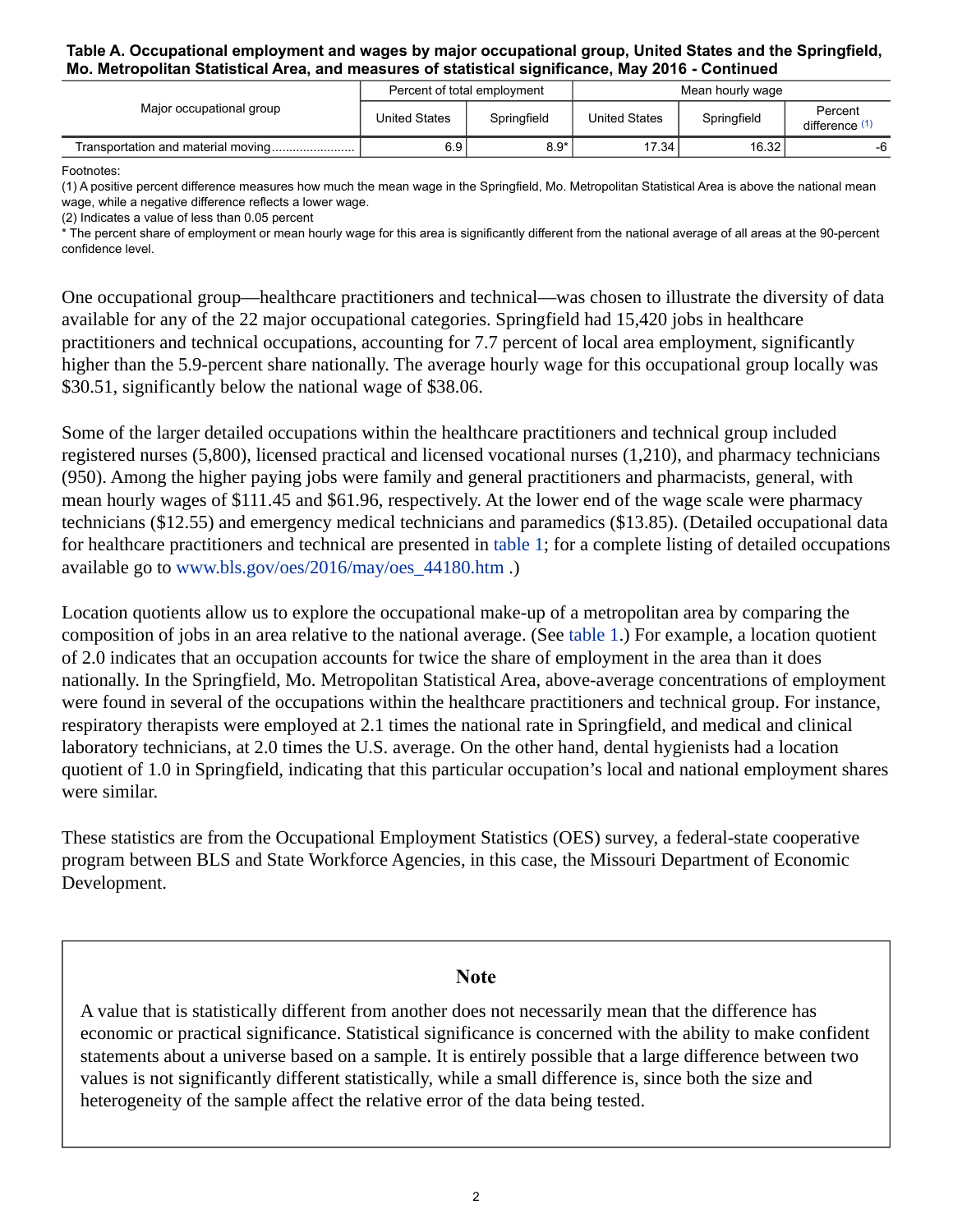# **Technical Note**

The Occupational Employment Statistics (OES) survey is a semiannual mail survey measuring occupational employment and wage rates for wage and salary workers in nonfarm establishments in the United States. The OES data available from BLS include cross-industry occupational employment and wage estimates for the nation; over 650 areas, including states and the District of Columbia, metropolitan statistical areas (MSAs), metropolitan divisions, nonmetropolitan areas, and territories; national industry-specific estimates at the NAICS sector, 3-, 4-, and selected 5- and 6-digit industry levels, and national estimates by ownership across all industries and for schools and hospitals. OES data are available at [www.bls.gov/oes/tables.htm](https://www.bls.gov/oes/tables.htm).

OES estimates are constructed from a sample of about 1.2 million establishments. Each year, two semiannual panels of approximately 200,000 sampled establishments are contacted, one panel in May and the other in November. Responses are obtained by mail, Internet or other electronic means, email, telephone, or personal visit. The May 2016 estimates are based on responses from six semiannual panels collected over a 3-year period: May 2016, November 2015, May 2015, November 2014, May 2014, and November 2013. The overall national response rate for the six panels, based on the 50 states and the District of Columbia, is 73 percent based on establishments and 69 percent based on weighted sampled employment. The unweighted employment of sampled establishments across all six semiannual panels represents approximately 58 percent of total national employment. The sample in the Springfield, Mo. Metropolitan Statistical Area included 2,091 establishments with a response rate of 63 percent. For more information about OES concepts and methodology, go to [www.bls.gov/oes/current/oes\\_tec.htm](https://www.bls.gov/news.release/ocwage.tn.htm).

The May 2016 OES estimates are based on the 2010 Standard Occupational Classification (SOC) system and the 2012 North American Industry Classification System (NAICS). Information about the 2010 SOC is available on the BLS website at [www.bls.gov/soc](https://www.bls.gov/soc) and information about the 2012 NAICS is available at [www.bls.gov/bls/naics.htm.](https://www.bls.gov/bls/naics.htm)

# **Metropolitan area definitions**

The substate area data published in this release reflect the standards and definitions established by the U.S. Office of Management and Budget.

The **Springfield, Mo. Metropolitan Statistical Area** includes Christian, Dallas, Greene, Polk, and Webster Counties.

# **Additional information**

OES data are available on our regional web page at [www.bls.gov/regions/mountain-plains.](https://www.bls.gov/regions/mountain-plains) Answers to frequently asked questions about the OES data are available at [www.bls.gov/oes/oes\\_ques.htm](https://www.bls.gov/oes/oes_ques.htm). Detailed technical information about the OES survey is available in our Survey Methods and Reliability Statement on the BLS website at [www.bls.gov/oes/current/methods\\_statement.pdf](https://www.bls.gov/oes/current/methods_statement.pdf).

Information in this release will be made available to sensory impaired individuals upon request . Voice phone: (202) 691-5200; Federal Relay Service: (800) 877-8339.